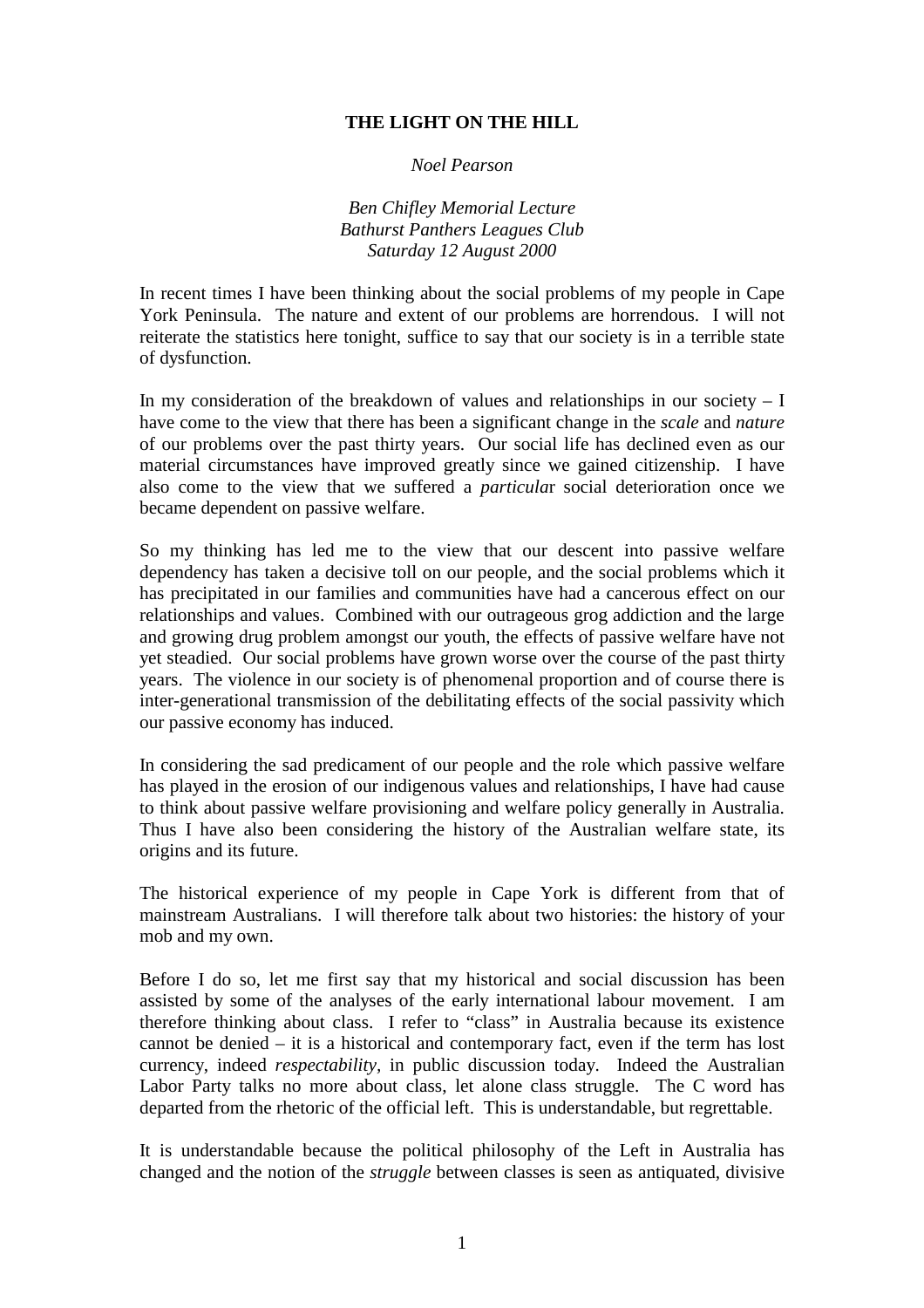and ultimately fruitless given the apparent inevitability of stratification in a free market society. This notion is after all associated with a political and economic system that is now discredited with the collapse of communism.

However it is harder to understand the abandonment of class in our intellectual analysis of our society and history. How can we pretend that class does not exist?

If the policy prescription – large scale expropriation of private enterprises – that followed the class analysis of the early international labour movement was wrong, it does not mean that all aspects of the analysis are therefore invalid. Indeed, whenever there is public discussion of the widening social and economic divide in our country – as *The Australian* did in its recent series – we are faced with the fact that there are class cleavages in our society. And yet our policy debate is largely conducted as if class does not exist.

Classes are treated as political constituencies and labelled with evocative and provocative terms such as "the battlers" and "the mainstream" and "the forgotten people" and "the elites". The theory of the dynamics and operation of class society, as explained in the analysis of the early international labour movement, has been largely discarded. It does not inform policy.

But I find that I cannot so easily avoid such analysis in seeking to understand the predicament of that lowest underclass of Australians: my mob. For it explains our predicament in a way that the prevailing confusions do not.

Recently, I read the comments of a prominent young indigenous sportsman who has been speaking out, in his own way, about his views on the oppression of indigenous people in this country. In a blunt statement this young man said:

> "Today's government and society are trying to keep us down, keep us in our little place, and take away our self-esteem, take away our pride ... They want to kill us all and they're still trying to kill us all."

Most indigenous Australians would understand this feeling, even if they would not articulate their sense of oppression in the same way. Most indigenous Australians know the sense that every time we try to climb we face daggers of impediment, prejudice, difficulty and strife.

My own thinking is that this viewpoint is to be explained by understanding the structures of class which operate to keep our people down. There are *structural* reasons why we occupy the lowest and most dismal place in the underclass of Australian society. There are structural reasons why all of our efforts to rise up and to improve our situation – are constantly impeded. The concept of race has been coopted by the mechanisms of class to devastating effect against the interests of black Australians. It means that even among the lower classes the blacks have few friends because the whites focus their Hansonesque blame and resentment upon the blacks, who are either to be condemned for their hopelessness or envied for what little hope they might have.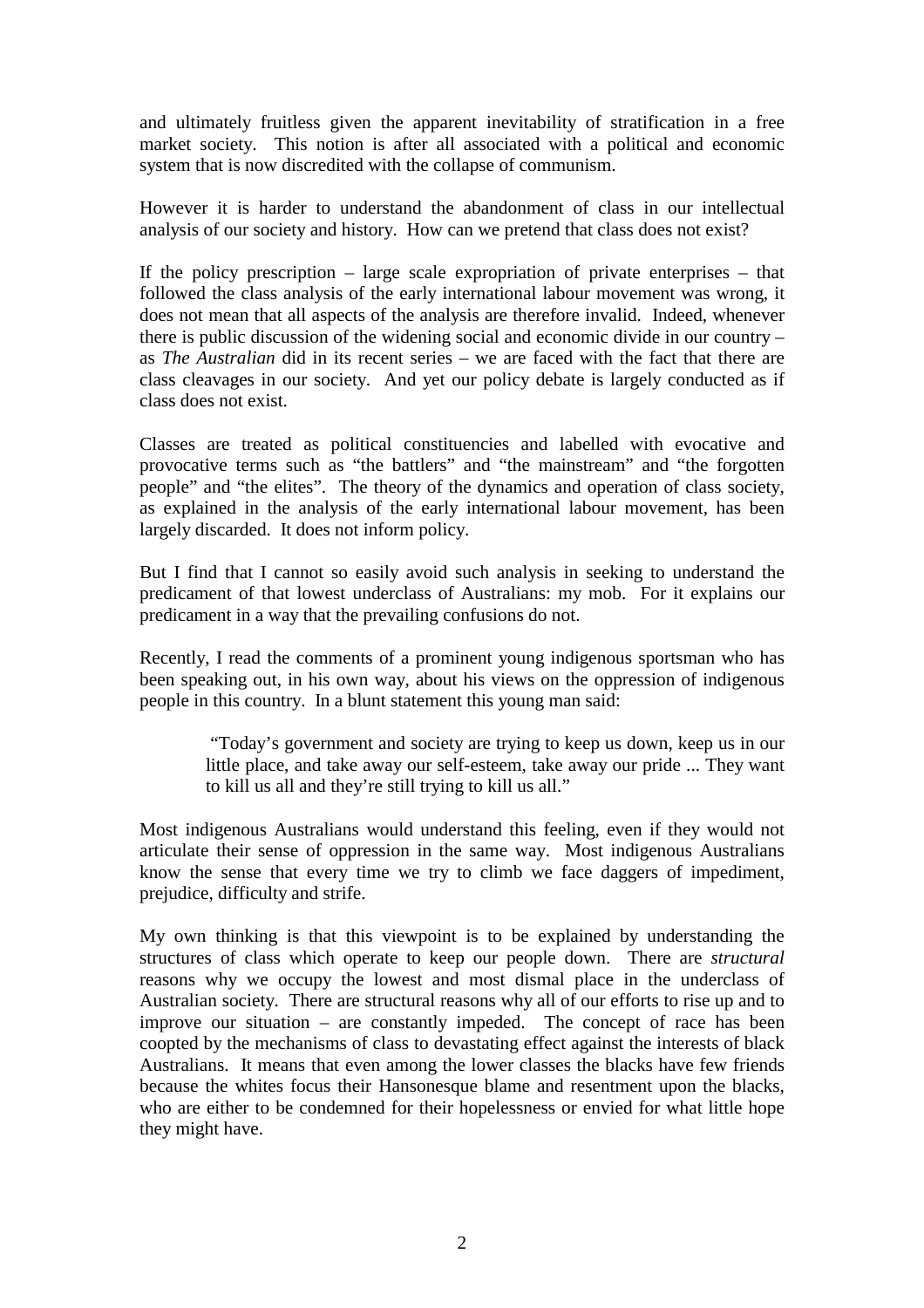From my acknowledgment of the reality of class society you should not infer that I am a proponent of socialist or indeed *any* economic policies. I do not propose, indeed I do not have, any economic policy for the country. My preoccupation is to understand the situation of my people, which necessitates an understanding of class.

But first I want to analyse the present situation of the lower classes of Australia generally, and the historical origins of the present situation.

The two major influences on the lives of your mob have been industrialisation and the emergence of the Welfare State. During the stage of the industrialised market economy when the Welfare State was developing, the lower classes consisted mainly of a huge, homogeneous industrial army and their dependents. Since they lived and worked under similar conditions and were in close contact with each other, they had both the incentive and the opportunity to organise themselves into trade unions and struggle for common goals. They possessed a bargaining position through collective industrial action.

Many of your great grandparents and their parents were members of this industrial army, and they got organised to insist on a fair deal for working people and their families.

At the same time it was in the objective interest of the industrialists to ensure that the working class didn't turn to radical ideologies, and that the workers weren't worn down by the increasing speed and efficiency of industrial production. Health care, primary education, pensions, minimum wages, collective bargaining, and unemployment benefits created a socially stable and secure working class, competent to perform increasingly complex industrial work, and able to raise a new generation of workers.

These two factors, the organisation of the workers and the objective interest of the industrialists, produced an era of class cooperation: the Welfare State. The support and security systems of the Welfare State included the overwhelming majority of the citizens. The welfare ideology predominated in Australia during the long period of bipartisan consensus founded on what Paul Kelly called in his book *The End of Certainty* "the Australian Settlement", established by Prime Minister Alfred Deakin just after Federation and lasting up to the time of the Hawke and Keating governments in the 1980s.

At this point let me stress two points about the Welfare State that developed in Australia from 1900.

Firstly, the key institutional foundations of this Welfare State were laid down by the *Liberal* leader, Alfred Deakin. As well as the commitment to a strong role for government (what Kelly calls State Paternalism) it included the fundamental commitment to wage conciliation and arbitration which became law in 1904. Throughout most of the twentieth century the commitment to a regulated labour market enjoyed bipartisan support in this country. Whatever complaints the non-Labor parties harboured about organised labour, there prevailed a consensus about the necessity and desirability of a system of labour regulation in this country, right up to the government of Prime Minister Malcolm Fraser. It is important to remember the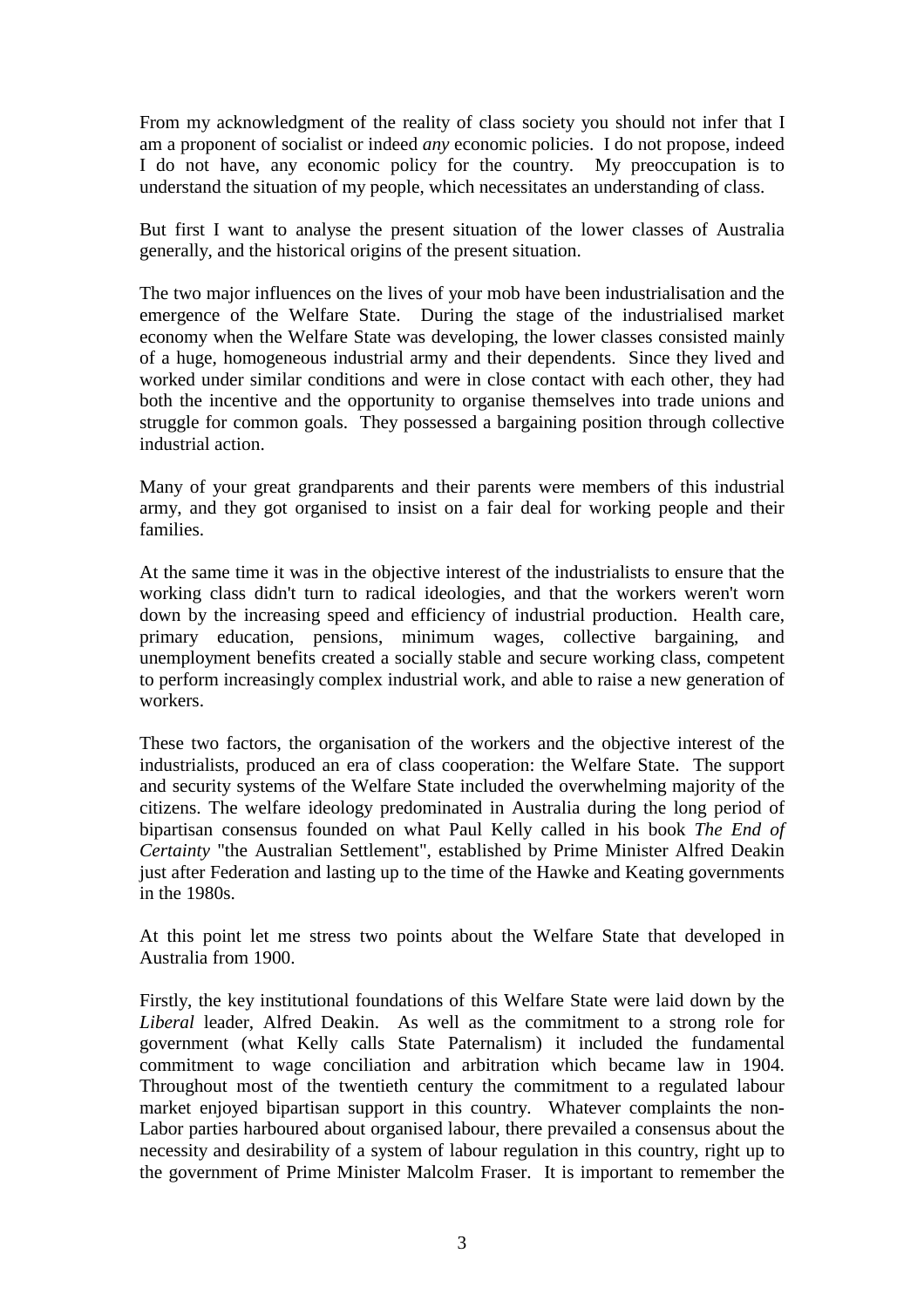bipartisan consensus around the general shape of the Welfare State established in the early 1900s.

Secondly, it is also important to remember that the Welfare State was the product of class compromise. In other words it arose out of the struggle by organised labour – it was built on the backs of working people who united through sustained industrial organisation and action in the 1890s. It was not the product of the efforts of people in the universities, or in the bureaucracies or even parliament. Whilst academics, bureaucrats and parliamentarians soon came to greatly benefit from the development of the Welfare State – and they became its official theorists and trustees – it is important to keep in mind that the civilising achievement of the Welfare State was the product of the compromise between organised labour and industrial capital.

When the Arbitration bill was introduced into Parliament, Deakin spoke of this compromise as "the People's Peace". He said:

 "This bill marks, in my opinion, the beginning of a new phase of civilisation. It begins the establishment of the People's Peace…which will comprehend necessarily as great a transformation in the features of industrial society as the creation of the King's Peace brought about in civil society…imperfect as our legal system may be, it is a distinct gain to transfer to the realm of reason and argument those industrial convulsions which have hitherto involved, not only loss of life, liberty, comfort and opportunities of well-being."

The Social Democrats have given three reasons for defending the Welfare State:

Firstly to counteract social stratification, and especially to set a lower limit to how deep people are allowed to sink. People with average resources and knowledge will not spend enough on education and their long term security (health care and retirement), and they and their children will be caught in a downward spiral, unless they are taxed and the services provided. This is the main mechanism of enforced egalitarianism, not confiscating the resources of the rich and distributing them among the poor, because the rich are simply not rich enough to finance the Welfare State, even if all their wealth were expropriated.

Secondly to redistribute income over each individual's lifetime. This is often performed not on an individual basis (those who work now pay some of older peoples' entitlements and will be assisted by the next generation), and there is some redistribution from rich to poor, but the principle is that you receive approximately what you contribute (in the case of education you get an advance).

Thirdly because health care and education (the two main areas of the public sector of the economy) can't be reduced to commodities on the market, because health care and education are about *making* everybody an able player on the market. In other areas of the economy you can then *allow* competition.

Classical welfare is therefore *reciprocal,* with a larger or smaller element of redistribution.

But now, alas, the circumstances that gave rise to the Welfare State have changed.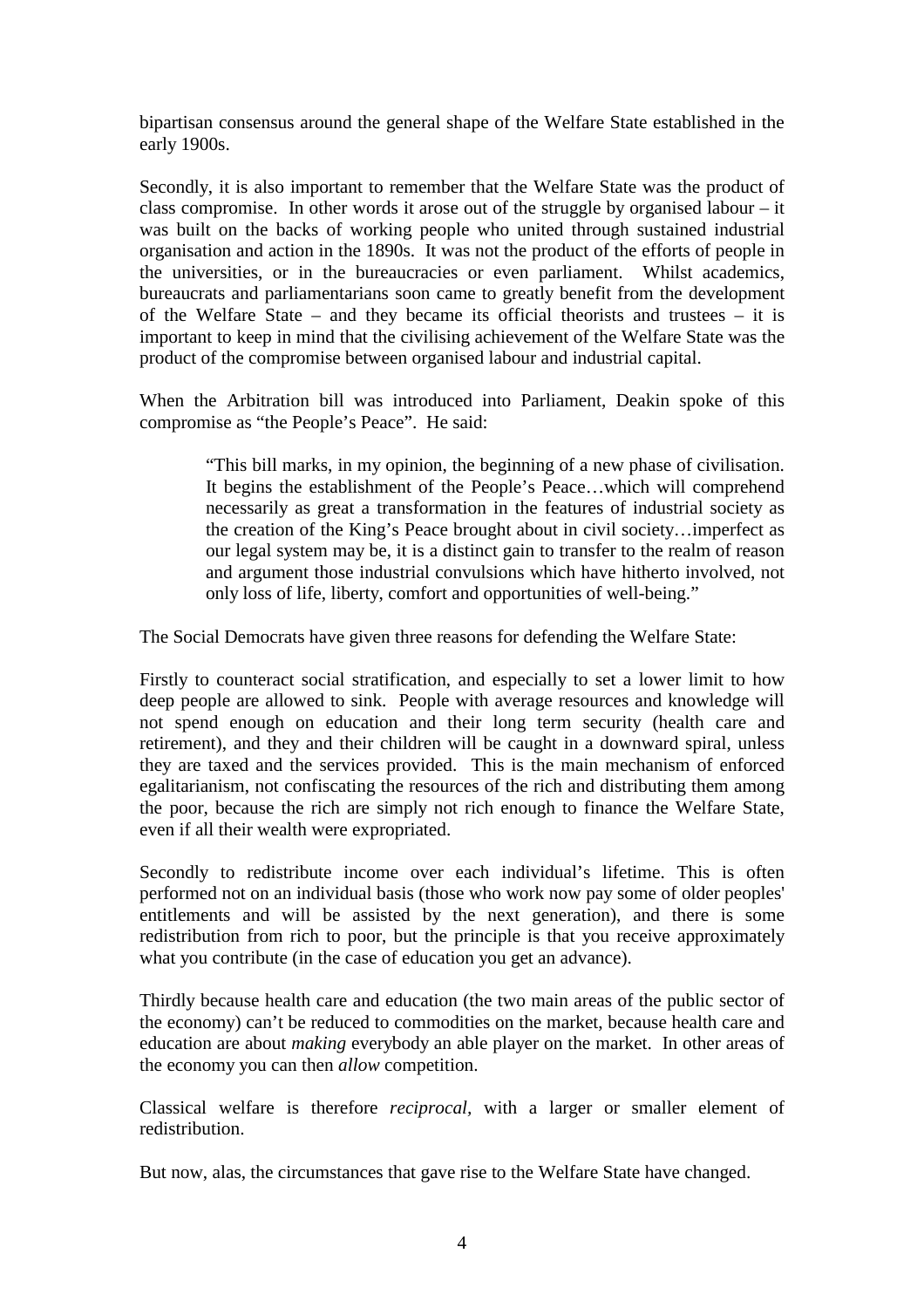The modern economy of the developed countries, including our own is no longer based to the same extent on industrial production by a homogeneous army of workers. The bulk of the gross domestic product is now generated by a symbol and information-handling middle class and some highly qualified workers. These qualified people have a bargaining position in the labour market because of their individual competence, whereas traditional workers are interchangeable and depend on organisation and solidarity in their negotiations with the employers. A large part of the former industrial army is descending into service jobs, menial work, unemployment. Many of their children become irrelevant for economic growth instead of becoming productive workers like their parents and grandparents.

New growth sectors of the economy of course absorb many people who can't make a living in the older sectors. Also, income stratification is now in many countries being permitted to increase. Employment is created at the cost of an increase in the number of people on very low wages. But even if mass unemployment is avoided, the current economic revolution will have a profound effect on our society: it will bring about the end of collectivism.

The lower classes in developed countries have lost much of their political influence because of the shrinking and disorganisation of the only powerful group among them, the working class proper. The shift in the economy away from manufacturing, and economic globalisation which makes it possible to allocate production to the enormous unregulated labour markets outside the classical welfare states, have deprived the industrial workers in the developed countries of their powerful position as sole suppliers of labour force to the most important part of the world economy. The lower classes are therefore now unable to defend the Welfare State. Nor is there any longer any political or economic reason for the influential strata of society to support the preservation of the Welfare State.

Those who have important functions in the new economy will be employed on individual contracts, and will be able to find individual solutions for their education, health care, retirement and so on, while the majority of the lower classes will face uncertainty. And the Welfare State will increasingly be presented as an impediment to economic growth.

In Australia the effects of this revolution and the dismantling of the 80 year old Australian Settlement, have been alleviated by the compromises between the traditional Australian social system and the economic internationalisation that was carried out during the Hawke-Keating years. These successive Labor prime ministers presided over this transition in the Australian economy, and they sought to introduce reform without destroying the commitment to the welfare state. Labor eventually lost the 1996 election but the earlier endorsement of the electorate of this compromise to a large extent forced the coalition parties to be more cautious about dismantling the welfare state, notwithstanding their preferences.

But the story does not end here. The welfare state will continue to face pressure to retreat. As I have said, it will increasingly be presented as an impediment to economic growth. You do not need me to tell you this.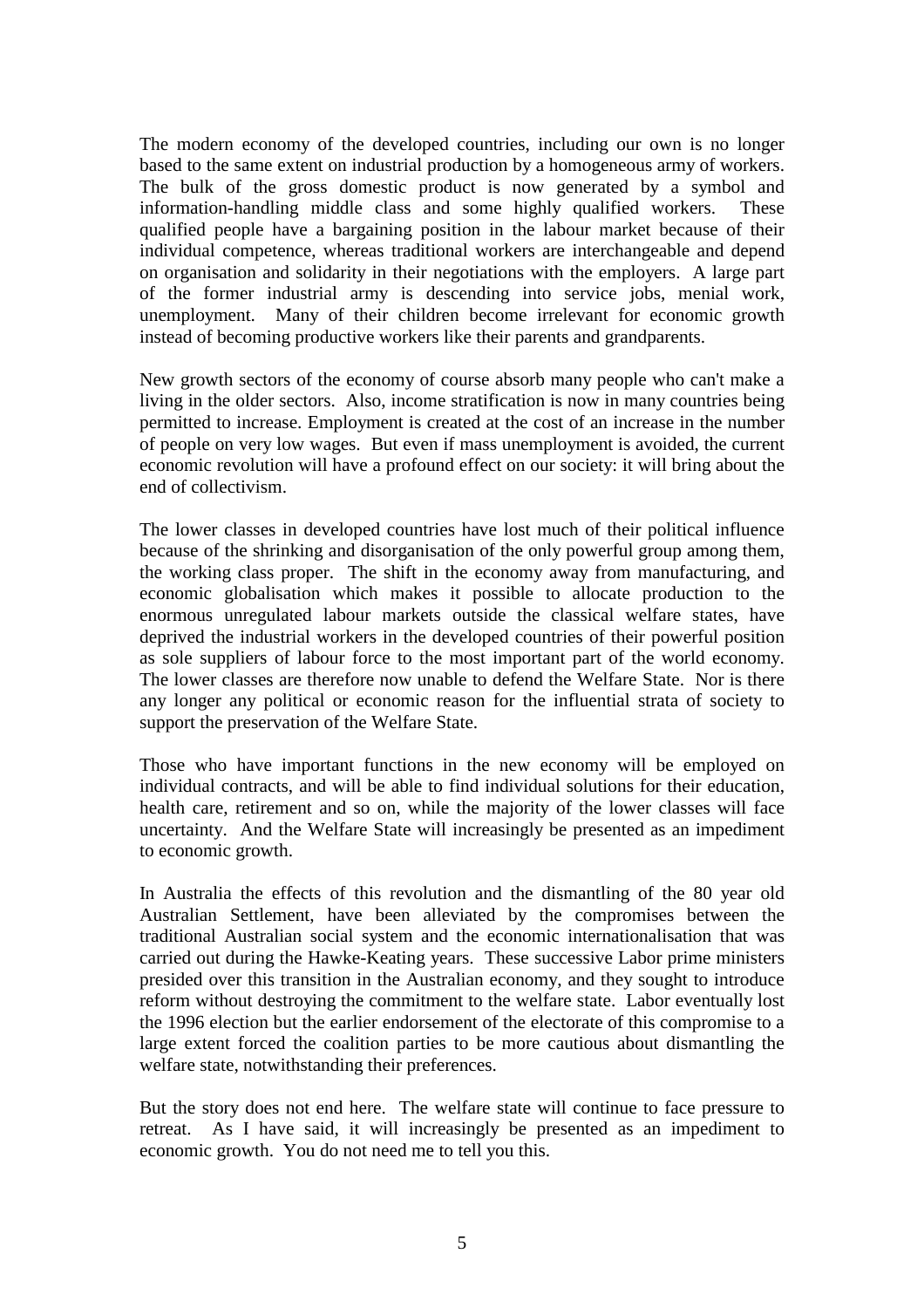When I consider the history of your people, I am struck by the ironies. Few Australians today appreciate their history. They do not realise that the certainties they yearn for were guaranteed throughout the twentieth century by the Welfare State to which the great majority of Australians were reconciled and committed. They do not realise that this civilising achievement was founded on the efforts of organised labour. Instead of appreciating the critical role that the organised labour movement played in spreading opportunity and underwriting the relatively egalitarian society which so many Australians yearn for today – organised labour has been diminished in popular esteem. It has come to be demonised, and whilst working people have a proud story to tell – of *nation building* no less – this is not understood by Australians today.

The second irony concerns the sacrifices that working people and the organised labour movement made during the painful transition period in our country that occurred from 1983 – and the complete lack of acknowledgment in the historical understanding of the Australian community of this. Wage restraint underpinned the reform processes pursued under Prime Ministers Hawke and Keating. If these reforms were essential and have underpinned the current economic performance of our country – what credit did the working people get from the responsibilities that they shouldered for the sake of the national economic interest? The irony is that rather than taking the credit for the outcomes of the economic reform process during this period (when incomes declined and profit shares surged) the organised labour movement ended up being perceived as retarding economic performance, and the call for labour market 'flexibility' never abated. Indeed the pressure mounted and continues today. At the end of the day, organised labour was left between a rock and hard place: responsible for economic reform, but unable to claim credit because many workers wondered whether the sacrifices had been worth making.

That is the origin and the present predicament of the Australian Welfare State, upon which your people have relied for generations and whose future is of critical significance to the prospects of your children.

The predicament of my mob is that not only do we face the same uncertainty as all lower class Australians, but we haven't even benefited from the existence of the Welfare State. The Welfare State has meant security and an opportunity for development for many of your mob. It has been *enabling.* The problem of my people in Cape York Peninsula is that we have only experienced the income support that is payable to the permanently unemployed and marginalised. I call this "passive welfare" to distinguish it from the welfare proper, that is, when the working taxpayers collectively finance systems aimed at the their own and their families' security and development. The immersion of a whole region like Aboriginal Cape York Peninsula into dependence on passive welfare is different from the mainstream experience of welfare. What is the exception among white fellas – almost complete dependence on cash handouts from the government  $-$  is the rule for us. Rather than the income support safety net being a temporary solution for our people (as it was for the whitefellas who were moving between jobs when unemployment support was first devised) this safety net became *a permanent destination* for our people once we joined the passive welfare rolls.

The irony of our newly won citizenship in 1967 was that after we became citizens with equal rights and the theoretical right to equal pay, we lost the meagre foothold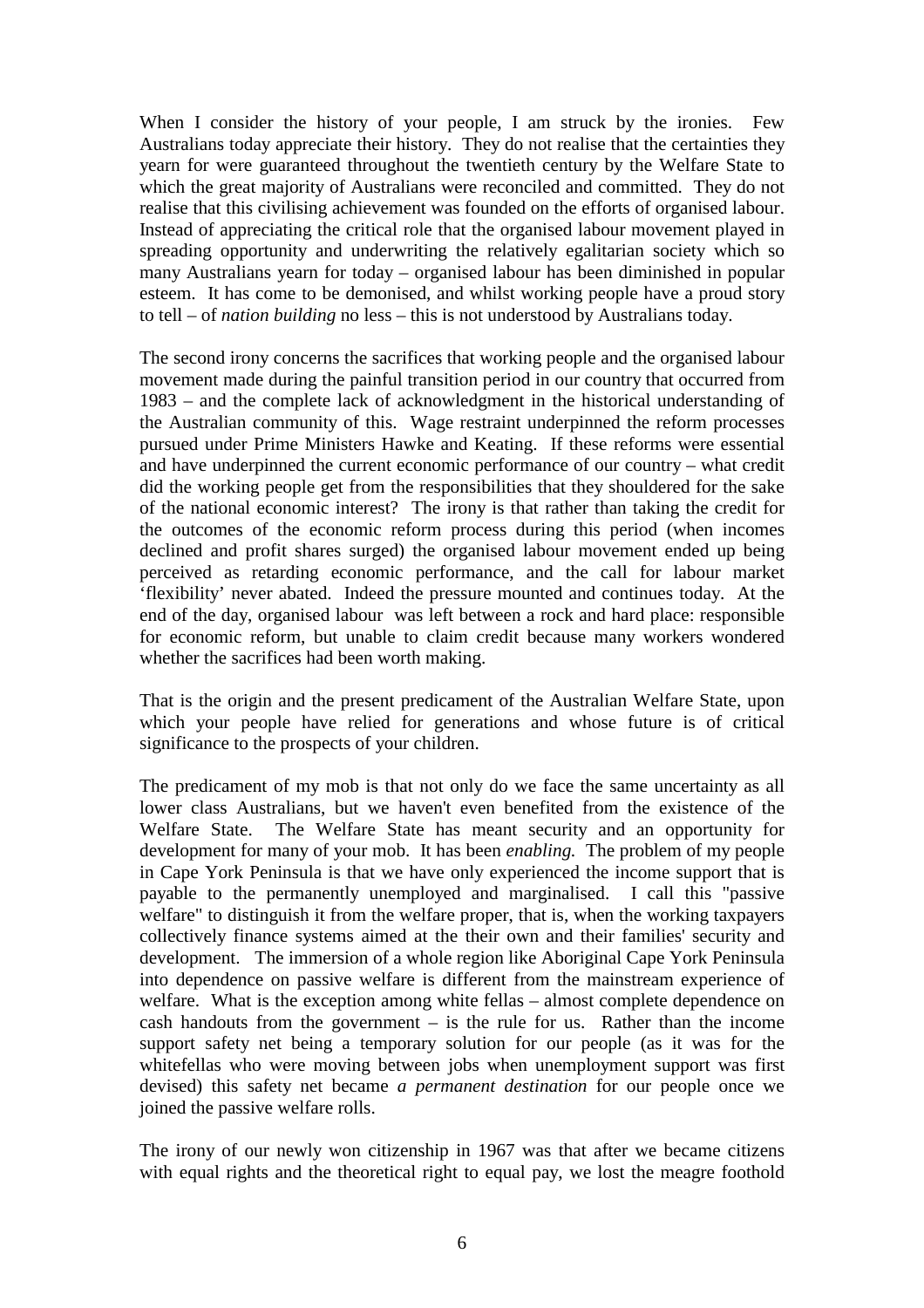that we had in the real economy and we became almost comprehensively dependent upon passive welfare for our livelihood. So in one sense we gained citizenship and in another sense we lost it at the same time. Because we find thirty years later that life in the safety net for three decades and two generations has produced a social disaster.

And we should not be surprised that this catastrophe was the consequence of our enrolment at the dependent bottom end of the Australian welfare state. You put any group of people in a condition of overwhelming reliance upon passive welfare support – that is support without reciprocation – and within three decades you will get the same social results that my people in Cape York Peninsula currently endure. Our social problems do not emanate from an innate incapacity on the part of our people. Our social problems are not *endemic*, they have not always been with us. We are not a hopeless or imbecile people.

Resilience and the strength of our values and relationships were not just features of our pre-colonial classical society (which we understandably hearken back to) – our ancestors actually managed to *retain* these values and relationships despite all of the hardships and assaults of our colonial history. Indeed it is a testament to the achievements of our grandparents that these values and relationships secured our survival as a people and indeed our grandparents had struggled heroically to keep us alive as a people, and to rebuild and defend our families in the teeth of a sustained and vicious maltreatment by white Australian society.

So when I say that the indigenous experience of the Australian welfare state has been disastrous I do not thereby mean that the Australian welfare state is a bad thing. It is just that my people have experienced a marginal aspect of that welfare state: income provisioning for people dispossessed from the real economy.

Of course the welfare state means much more than the passive welfare which my people have predominantly experienced. As I have said the welfare state was in fact a great and civilising achievement for Australian society, which produced many great benefits for the great majority of Australians. It is just that our people have largely not experienced the positive features of mainstream life in the Australian welfare state – public health, education, infrastructure and other aspects which have underpinned the quality of life and the opportunities of generations of Australians. Of course some government money has been spent on Aboriginal health and education. But the people of my dysfunctional society have struggled to use these resources for our development. Our life expectancy is decreasing and the young generation is illiterate. Our relegation to the dependence on perpetual passive income transfers meant that our people's experience of the welfare state has been negative. Indeed, in the final analysis, completely destructive and tragic.

The two questions I ask myself about the Australian Welfare State in general and the future of Aboriginal Australia in particular are:

First, why were the lower classes not prepared for the changes in the economy and the accompanying political changes in spite of the fact that the labour movement has been a powerful influence for most of the century? The stratification of society is increasing, but the lower classes are becoming less organised and less able to use their numbers to influence the development of society via our representative democracy.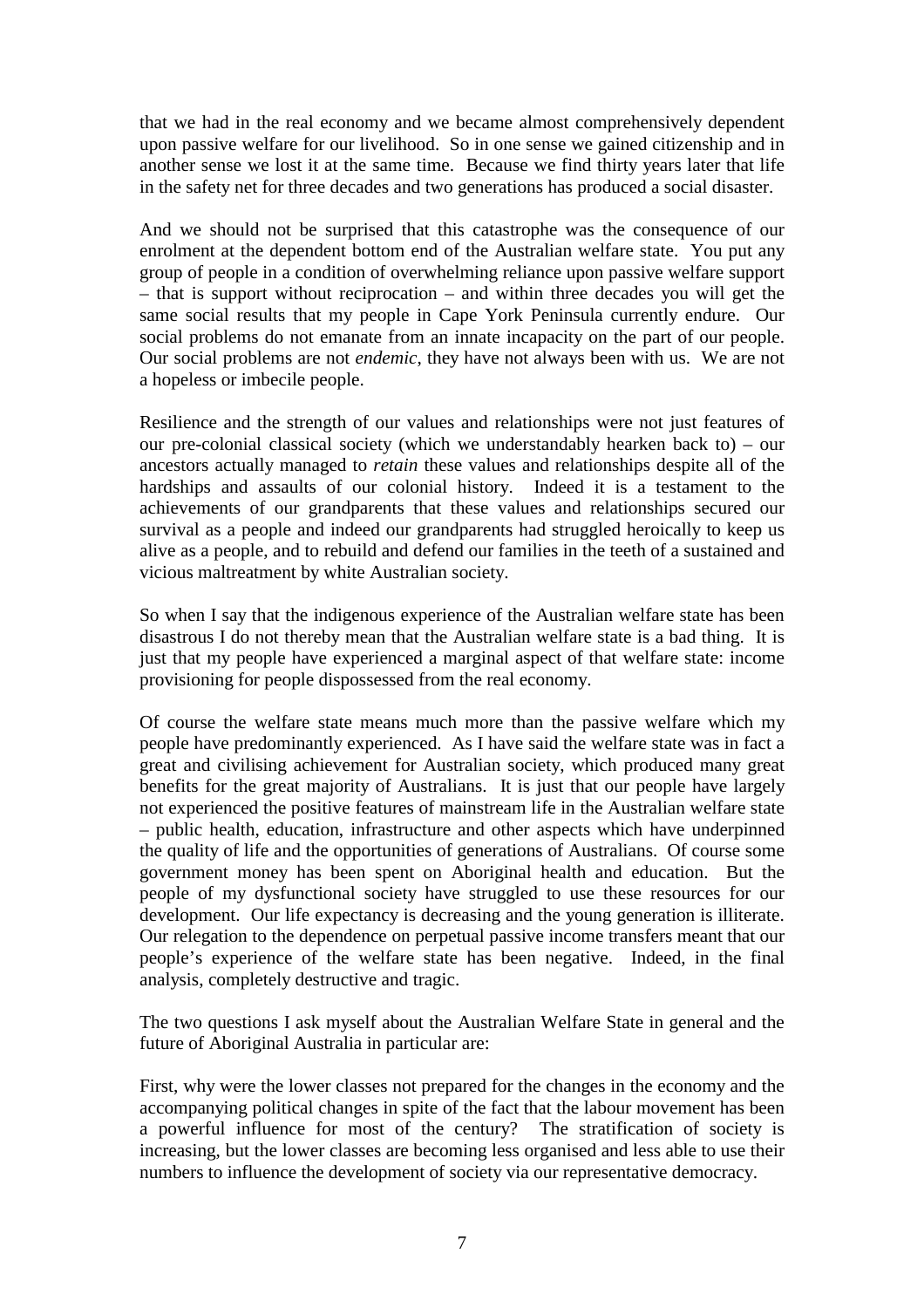Second, why are we unable to do anything at all about the disintegration of our Aboriginal communities?

Let us admit the fact that we have no analysis, no understanding at all. All we have is confusion dressed up as progressive thinking.

When I have been struggling with these questions, I have gone back the early thinking about history and society of the nineteenth century international labour movement. A main idea was that social being determines consciousness, that is, economic relations in society determine our thinking and our culture, and that our thinking is much less conscious and free than we think it is.

If we allow ourselves to analyse our society in the way I think early social democrats would, I think we would come to the following conclusions:

Society is stratified. There is a small group at the top that is influential. There is a middle stratum that possesses intellectual tools and performs qualified work. The third and lowest stratum lacks intellectual tools, and does manual, often repetitive work.

The middle stratum consist of two groups with no sharp boundary between them. One performs the qualified work in the production of goods and services (the 'professionals'), the other (the 'intellectuals') has as their function to uphold the cultural, political and legal superstructure that is erected over and mirrors the base of our society, the market economy

I believe that a main function of our culture, from fine arts to footy today is to make people unable to use their intellectual faculties to formulate effective criticism and analysis while still allowing them to do their work in the economy. In this talk I use the word "culture" in a wide sense, including not only art and literature but also our social and political thinking. To intellectually format people, but still let them acquire the knowledge and develop the faculties needed for them to be productive is a complicated process. Therefore our culture is complex and difficult to analyse.

Our society and our culture is not a conspiracy. There are no cynics at the top of the pyramid who use their power to maintain an unnecessarily unequal society. Stratified society is perpetuated because of the self-interest that everybody has in not sinking down. People believe what it is in their interest to believe. Influential people believe that a stratified society will always be necessary for economic growth and development. Their subordinates, the intellectuals of the middle stratum who maintain our culture, sense the cues from above, then produce ideology for the conservation of the current state of things, but are not conscious of the reasons for their actions.

So, the objective function of our culture is to stop people from breaking away from the hierarchy, but at the same time allow them to develop specialised areas of competence and creativity so that they can participate in production and even develop the economy. Our culture treats you in two different ways depending on whether you are born into, or moving towards, the lower stratum or the middle stratum of society.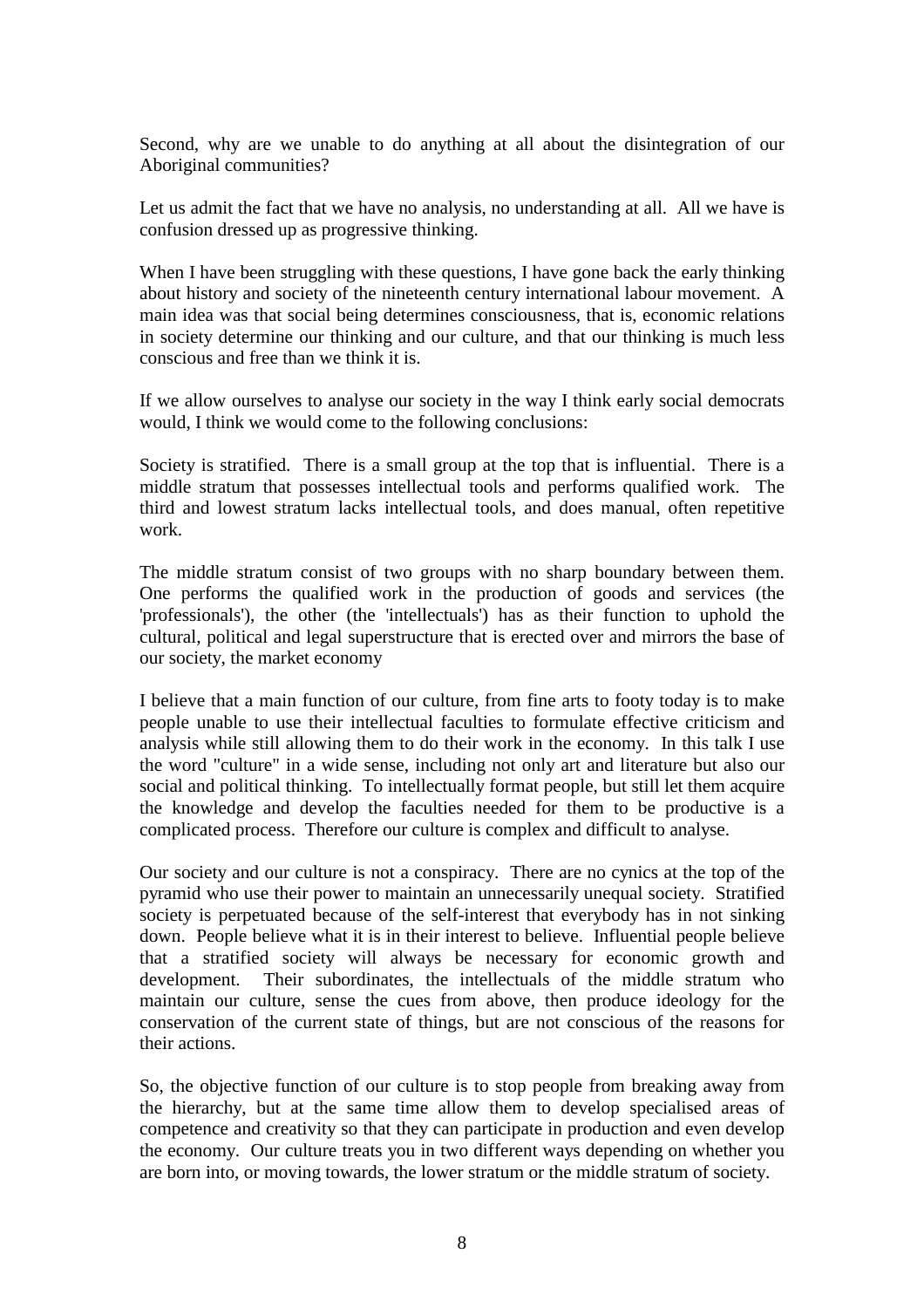Workers need only limited intellectual tools. After a basic education, the face that Culture shows the lower stratum is one that has the objective function of deterring them from unauthorised intellectual activity, that is to use their language and their knowledge to analyse our society and their position in it.

It is therefore wrong, as the present prejudice does, to regard the lower stratum as hopeless yobbos who refuse to participate in a cultural life that would make their lives richer. On the contrary, they are right in rejecting most of our culture, but they throw out the baby*, the useful intellectual tools*, with the bath water. Most people unnecessarily have a bad conscience for their lack of interest in culture. They shouldn't. Most of our art, literature, history writing, philosophy, social thinking and so on really *is* as irrelevant as most people think. Not by accident, not because those who made it are useless and isolated from real life, but because it is one of the objective functions of our culture to *deter* most people from acquiring intellectual tools. I think that much of our official culture exists in order to scare the majority of the people away from acquiring the habits of critical reading and analytical thinking. And at the same time as our schools often fail to interest children in reading and social and political analysis or even convinces them that such activities are futile, students are given the option of taking subjects like Soccer Excellence or Rugby League Excellence or Film Studies at High School as if these are the qualifications necessary for their futures.

And if people can't be prevented from independent thinking by means of discouragement and strict formatting, there is a last net which catches almost everybody who makes it that far. I believe that most of what is seen as progressive and radical thinking today in our cultural, academic and intellectual life are simply *diversions* for keeping rebellious minds occupied and isolated from the social predicament of the lower classes.

The great mistake of the Social Democrats of all countries is that they put all their efforts into economic redistribution and failed to build a movement that could take up the battle about the laws of thought. The Social Democrat leadership thought they were going to solve the problems with some major reforms and settlements between industrialists and representatives of the majority. Now when the economy is changing, and the Welfare State is being dismantled, the majority of the population are unable to take part in the analytical debate about their future.

Of course many people will think it is outrageous when I dismiss much of our contemporary cultural and academic life as being just a big confusion-producing mechanism in the service of social stratification, that keeps dissenters occupied and makes it difficult for people to analyse our society so that they can organise themselves politically and try to rid society of the things that divide us and consume our energies (drugs, crime, ethnic conflicts, discrimination and so on).

But I have been driven to this desperate conclusion by the fact that our current thinking can't provide any solutions to our problems. And for Aboriginal people, the prevalent analyses are more than confusing, they are destructive.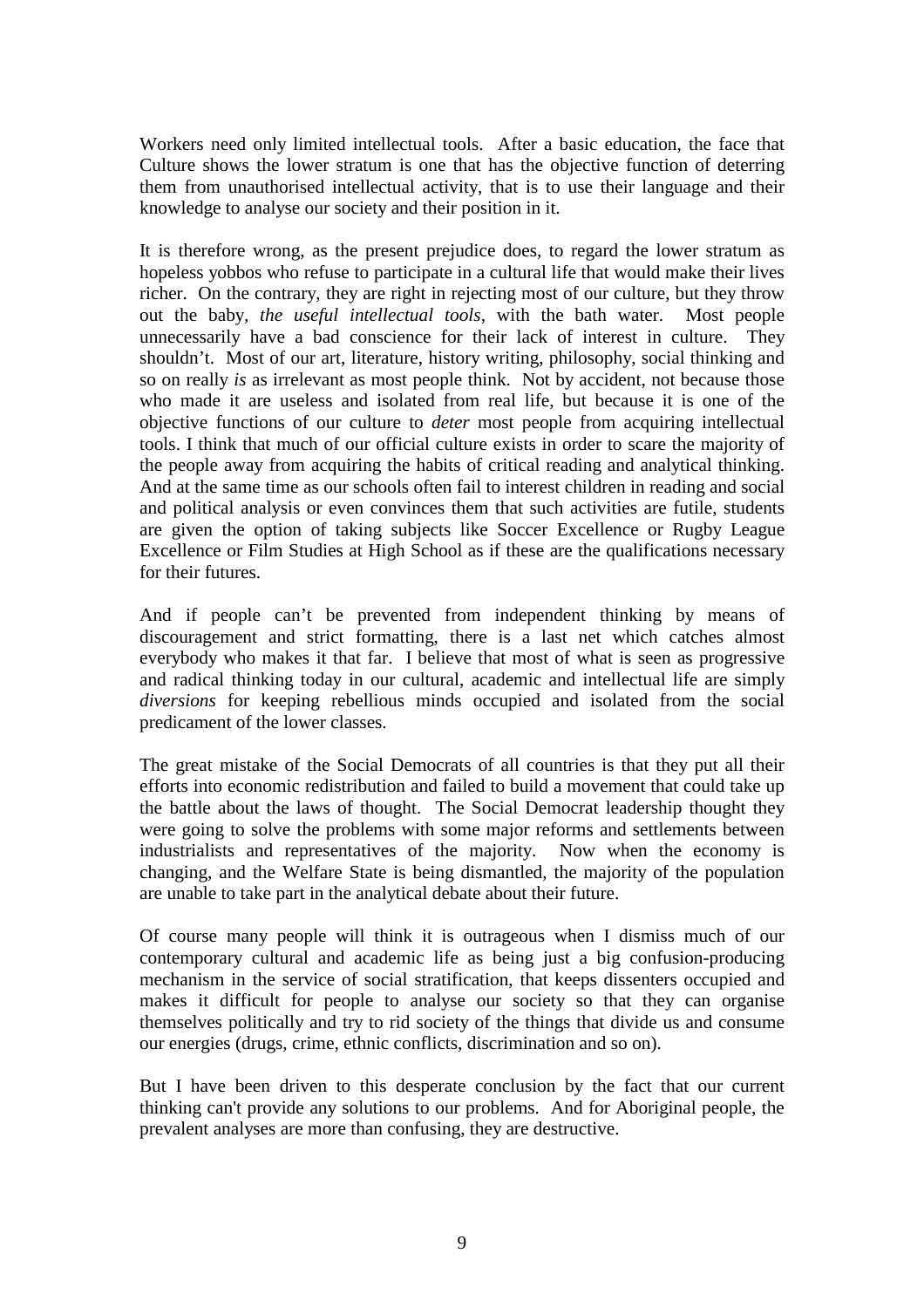Aboriginal Policy is weighed down by mixed-up confusion. Many of the conventional ideas and policies in Aboriginal Affairs – ideas and policies which are considered to be "progressive" – in fact are destructive. In thinking about the range of problems we face and talking with my people about what we might be able to do to move forward, the conviction grows in me that the so-called progressive thinking is compounding our predicament. In fact when you really analyse the nostrums of progressive policy, you find that the pursuit of these policies has never helped us to resolve our problems – indeed they have only made our situation worse.

Take for example the problem of indigenous imprisonment. Like a broken record over the past couple of decades we have been told that 2% of the population comprise more than 30% of the prison population. The situation with juvenile institutions across the country is worse. Of course these are incredible statistics. The progressive response to these ridiculous levels of interaction with the criminal justice system has been to provide legal aid to indigenous peoples charged with offences. The hope is to provide access to proper legal defence and to perhaps reduce unnecessary imprisonment. To this day however, Aboriginal victims of crime – particularly women – have no support: so whilst the needs of offenders are addressed, the situation of victims and the families remains vulnerable. Furthermore, it is apparent that this progressive response – providing legal aid support services – has not worked to reduce our rate of imprisonment. In fact Aboriginal legal aid is part of the criminal justice *industry* which processes Aboriginal people routinely through its systems. It is like a sausage machine and human lives are processed through it with no real belief that the outrageous statistics will ever be overcome.

The truth is that, at least in the communities that I know in Cape York Peninsula, the real need is for the restoration of social order and the enforcement of law. That is what is needed. You ask the grandmothers and the wives. What happens in communities when the only thing that happens when crimes are committed is the offenders are defended as victims? Is it any wonder that there will soon develop a sense that people should not take responsibility for their actions and social order must take second place to an apparent right to dissolution. Why is all of our progressive thinking ignoring these basic social requirements when it comes to black people? Is it any wonder the statistics have never improved? Would the number of people in prison *decrease* if we restored social order in our communities in Cape York Peninsula? What societies prosper in the absence of social order?

Take another example of progressive thinking compounding misery. The predominant analysis of the huge problem of indigenous alcoholism is the symptom theory. The symptom theory holds that substance abuse is only a symptom of underlying social and psychological problems. But addiction is a condition in its own right, not a symptom. It must therefore be addressed as a problem *in itself*. Of course miserable circumstances make people in a community *susceptible* to begin using addictive substances, but once an epidemic of substance abuse is established in a community it becomes independent of the original causes of the outbreak and the epidemic of substance abuse becomes in itself the main reason for why addiction and abuse becomes more and more widespread. The symptom theory absolves people from their personal responsibility to confront and deal with addiction. Worse, it leaves communities to think that nothing can be done to confront substance abuse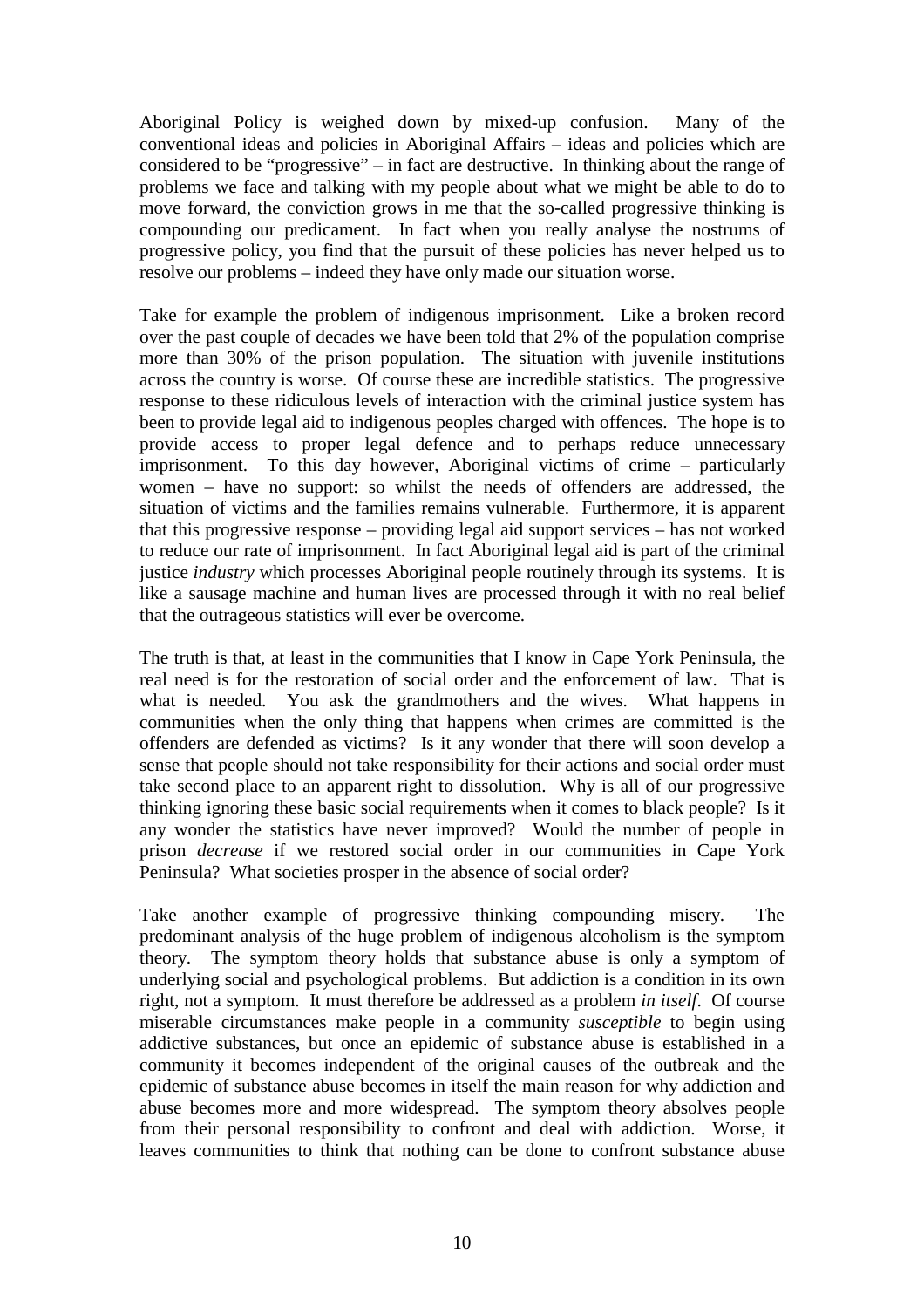because its purported causes: dispossession, racism, trauma and poverty, are beyond reach of social resolution in the present.

But again, the solution to substance abuse lies in restriction and the treatment of addiction as a problem in itself. When I talk to people from Cape York Peninsula about what is to be done about our ridiculous levels of grog consumption (and the violence, stress, poor diet, heart disease, diabetes and mental disturbance that results) no one actually believes that the progressive prescriptions about "harm reduction" and "normalising drinking" will ever work.

A rule of thumb in relation to most of the programs and policies that pose as progressive thinking in indigenous affairs, is that if we did the opposite we would have a chance of making progress. This is because the subservience of our intellectual culture to the cause of class prejudice and stratification is so profound and universal. What we believe is forward progress is in fact standing still or actually moving backwards.

Much of my thinking will seem to many to indicate that I have merely become conservative. But I propose the *reform* of welfare, not its abolition. Like all of you here tonight I am also concerned for the long term preservation of our commitment to welfare as a nation. If we do not confront the need for the reform of welfare and to seize its definition, then we will lose it in the longer term.

The fact is that Australia is at a critical time in the history of the Welfare State. Its reform is imperative. It is worth remembering that Paul Keating actually commenced the new thinking on welfare with Working Nation.

This country needs to develop *a new consensus* around our commitment to welfare. This consensus needs to be built on the principles of personal and family empowerment and investment and the utilisation of resources to achieve lasting change. In other words our motivation to reform welfare must be based on the principle that dependency and passivity are a scourge and must be avoided at all costs. Dependency and passivity kills people and is the surest road to social decline. Australians do not have an inalienable right to dependency, they have an inalienable right to a fair place in the real economy.

There is an alternative definition of welfare reform that will take hold in the absence of the definition that I have just outlined. This alternative definition sees welfare reform as a matter of *moral judgment* on the part of those who have security of employment and who 'pay taxes' in relation to people whose dependency is seen as a moral failing. Indeed this alternative definition is laced with the idea that welfare reform should be about punishment of bludgers. In other words we are seeking to reform welfare because we are concerned about the sentiments of those who work and who pay taxes – and welfare recipients owe these people a moral obligation. Welfare reform in this alternative definition could also be merely a means of reducing government commitments and decreasing taxation of those who already have a place in the economy.

I have departed somewhat from the traditions of this annual lecture in that I have not explicated my vision about the Light on the Hill. But in order to have a vision one